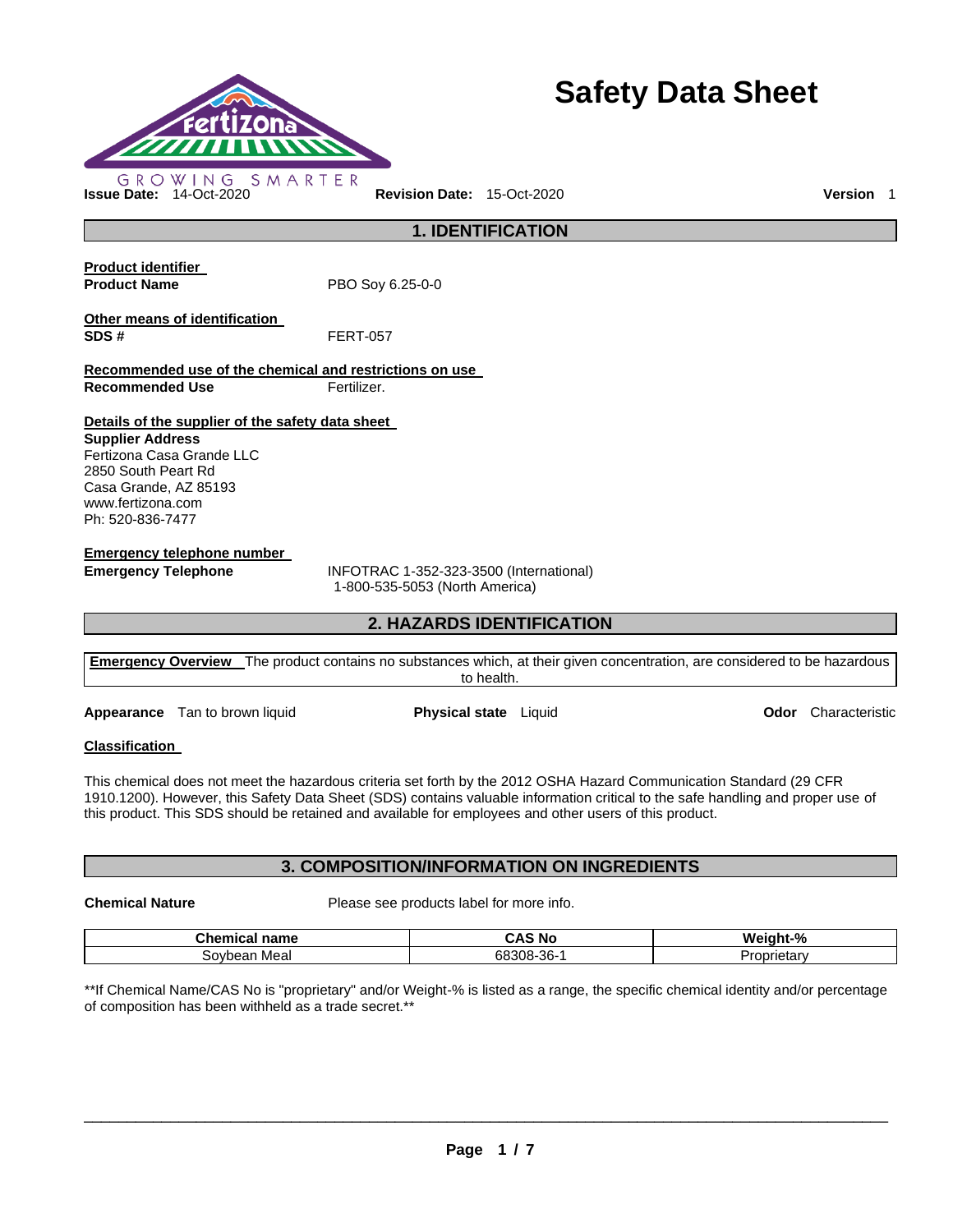# \_\_\_\_\_\_\_\_\_\_\_\_\_\_\_\_\_\_\_\_\_\_\_\_\_\_\_\_\_\_\_\_\_\_\_\_\_\_\_\_\_\_\_\_\_\_\_\_\_\_\_\_\_\_\_\_\_\_\_\_\_\_\_\_\_\_\_\_\_\_\_\_\_\_\_\_\_\_\_\_\_\_\_\_\_\_\_\_\_\_\_\_\_ **4. FIRST AID MEASURES**

# **Description of first aid measures**

| <b>Eye Contact</b>                                          | Immediately flush with plenty of water. After initial flushing, remove any contact lenses and<br>continue flushing for at least 15 minutes. If eye irritation persists: Get medical<br>advice/attention. |  |  |  |
|-------------------------------------------------------------|----------------------------------------------------------------------------------------------------------------------------------------------------------------------------------------------------------|--|--|--|
| <b>Skin Contact</b>                                         | Wash off immediately with soap and plenty of water while removing all contaminated<br>clothes and shoes. If skin irritation persists, call a physician.                                                  |  |  |  |
| <b>Inhalation</b>                                           | Remove exposed individual(s) to fresh air for 20 minutes. Consult a physician/poison center<br>if individual's condition declines or if symptoms persist.                                                |  |  |  |
| Ingestion                                                   | Rinse mouth. Do NOT induce vomiting. Drink 1 or 2 glasses of water. Never give anything<br>by mouth to an unconscious person. Call a poison center or doctor/physician if you feel<br>unwell.            |  |  |  |
| Most important symptoms and effects, both acute and delayed |                                                                                                                                                                                                          |  |  |  |
| <b>Symptoms</b>                                             | May cause eye and skin irritation. May cause nausea, vomiting, stomach ache, and<br>diarrhea.                                                                                                            |  |  |  |
|                                                             | Indication of any immediate medical attention and special treatment needed                                                                                                                               |  |  |  |
| <b>Notes to Physician</b>                                   | Treat symptomatically.                                                                                                                                                                                   |  |  |  |
| <b>5. FIRE-FIGHTING MEASURES</b>                            |                                                                                                                                                                                                          |  |  |  |

# **Suitable Extinguishing Media**

Use extinguishing measures that are appropriate to local circumstances and the surrounding environment.

### **Unsuitable Extinguishing Media** Not determined.

### **Specific Hazards Arising from the Chemical**

Product is not flammable or combustible.

#### **Protective equipment and precautions for firefighters**

As in any fire, wear self-contained breathing apparatus pressure-demand, MSHA/NIOSH (approved or equivalent) and full protective gear.

# **6. ACCIDENTAL RELEASE MEASURES**

# **Personal precautions, protective equipment and emergency procedures**

| <b>Personal Precautions</b>                                                               | Use personal protective equipment as required.                                                                 |  |  |  |  |  |
|-------------------------------------------------------------------------------------------|----------------------------------------------------------------------------------------------------------------|--|--|--|--|--|
| <b>Environmental precautions</b>                                                          |                                                                                                                |  |  |  |  |  |
| <b>Environmental precautions</b><br>See Section 12 for additional Ecological Information. |                                                                                                                |  |  |  |  |  |
| Methods and material for containment and cleaning up                                      |                                                                                                                |  |  |  |  |  |
| <b>Methods for Containment</b>                                                            | Prevent further leakage or spillage if safe to do so. Soak up and contain spill with an<br>absorbent material. |  |  |  |  |  |
| <b>Methods for Clean-Up</b>                                                               | Reclaim where possible. Sweep up and shovel into suitable containers for disposal.                             |  |  |  |  |  |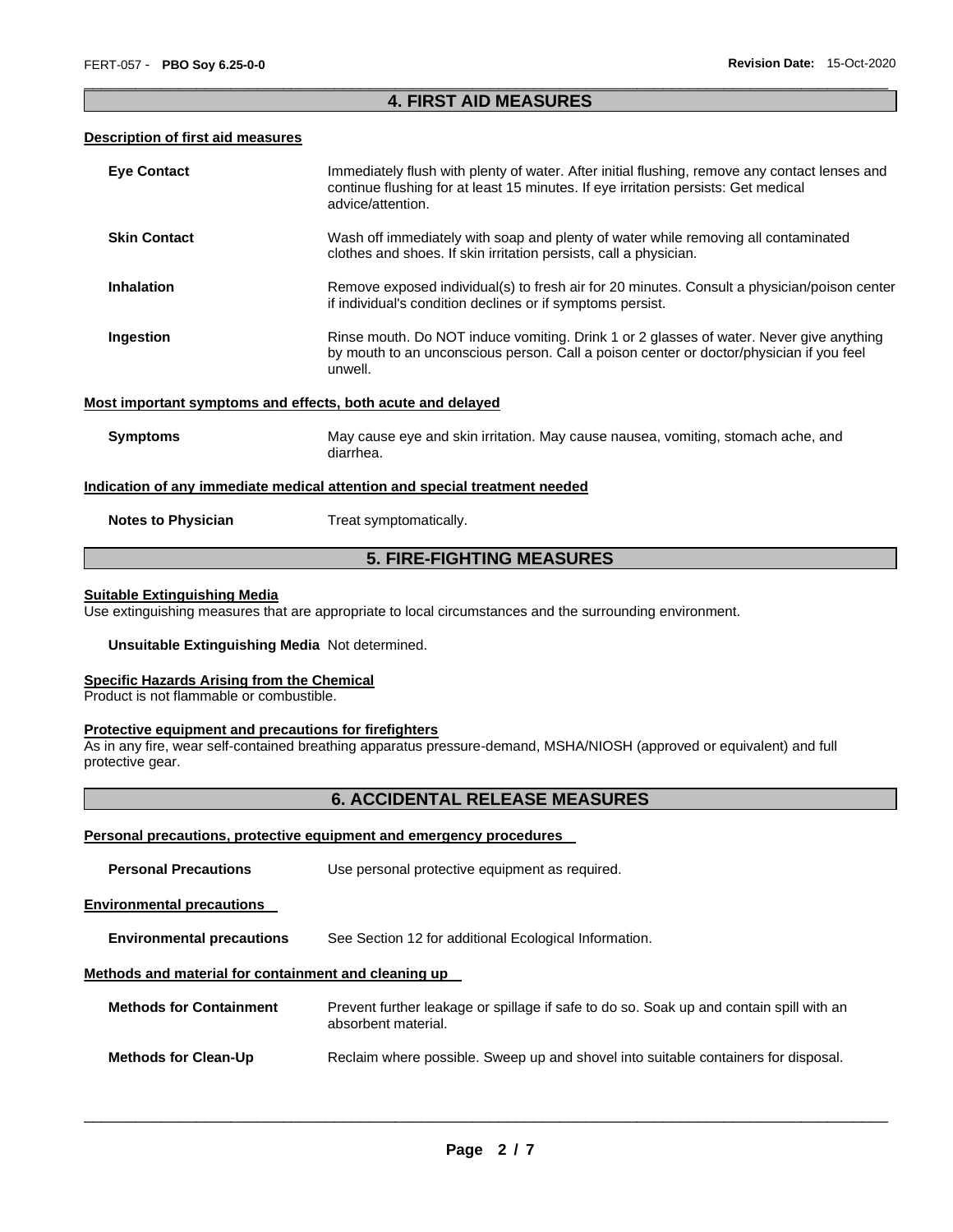# \_\_\_\_\_\_\_\_\_\_\_\_\_\_\_\_\_\_\_\_\_\_\_\_\_\_\_\_\_\_\_\_\_\_\_\_\_\_\_\_\_\_\_\_\_\_\_\_\_\_\_\_\_\_\_\_\_\_\_\_\_\_\_\_\_\_\_\_\_\_\_\_\_\_\_\_\_\_\_\_\_\_\_\_\_\_\_\_\_\_\_\_\_ **7. HANDLING AND STORAGE**

### **Precautions for safe handling**

**Advice on Safe Handling** Handle in accordance with good industrial hygiene and safety practice. Wear appropriate personal protective equipment. Wash face, hands and any exposed skin thoroughly after handling. Avoid contact with skin, eyes or clothing. Avoid breathing vapors or mists. Use only with adequate ventilation.

## **Conditions for safe storage, including any incompatibilities**

| <b>Storage Conditions</b> | Keep containers tightly closed in a dry, cool and well-ventilated place. Store at |
|---------------------------|-----------------------------------------------------------------------------------|
|                           | temperatures above 32°F.                                                          |
|                           |                                                                                   |

**Incompatible Materials Strong oxidizing agents. Strong acids. Strong bases.** 

# **8. EXPOSURE CONTROLS/PERSONAL PROTECTION**

| <b>Exposure Guidelines</b>              | This product, as supplied, does not contain any hazardous materials with occupational<br>exposure limits established by the region specific regulatory bodies                                                                                                                                                                  |  |  |
|-----------------------------------------|--------------------------------------------------------------------------------------------------------------------------------------------------------------------------------------------------------------------------------------------------------------------------------------------------------------------------------|--|--|
| <b>Appropriate engineering controls</b> |                                                                                                                                                                                                                                                                                                                                |  |  |
| <b>Engineering Controls</b>             | Apply technical measures to comply with the occupational exposure limits. Maintain eye<br>wash fountain and quick-drench facilities in work area.                                                                                                                                                                              |  |  |
|                                         | <u>Individual protection measures, such as personal protective equipment</u>                                                                                                                                                                                                                                                   |  |  |
| <b>Eye/Face Protection</b>              | Wear eye/face protection. Refer to 29 CFR 1910.133 for eye and face protection<br>regulations.                                                                                                                                                                                                                                 |  |  |
| <b>Skin and Body Protection</b>         | Wear protective gloves and protective clothing. Reference Wiley's "Quick Selection Guide"<br>to Chemical Protective Clothing". Refer to 29 CFR 1910.138 for appropriate skin and body<br>protection.                                                                                                                           |  |  |
| <b>Respiratory Protection</b>           | If necessary, wear a MSHA/NIOSH-approved respirator. Refer to 29 CFR 1910.134 for<br>respiratory protection requirements.                                                                                                                                                                                                      |  |  |
|                                         | General Hygiene Considerations Avoid contact with skin, eyes and clothing. After handling this product, wash hands before<br>eating, drinking, or smoking. If contact occurs, remove contaminated clothing. If needed,<br>take first aid action shown on section 4 of this SDS. Launder contaminated clothing before<br>reuse. |  |  |

**9. PHYSICAL AND CHEMICAL PROPERTIES** 

#### **Information on basic physical and chemical properties**

| <b>Physical state</b> |
|-----------------------|
| Appearance            |
| Color                 |

**Property Contract Property Contract Property Contract Property Contract Property Contract Property Contract Property pH** 3.0 **Melting point / freezing point** Not determined **Boiling point / boiling range** 101 °C / 214 °F **Flash point** Not determined **Evaporation Rate Not determined Flammability (Solid, Gas)** Not determined **Flammability Limit in Air** 

Liquid Tan to brown liquid **Odor Characteristic Color** Tan to brown **Odor Threshold** Not determined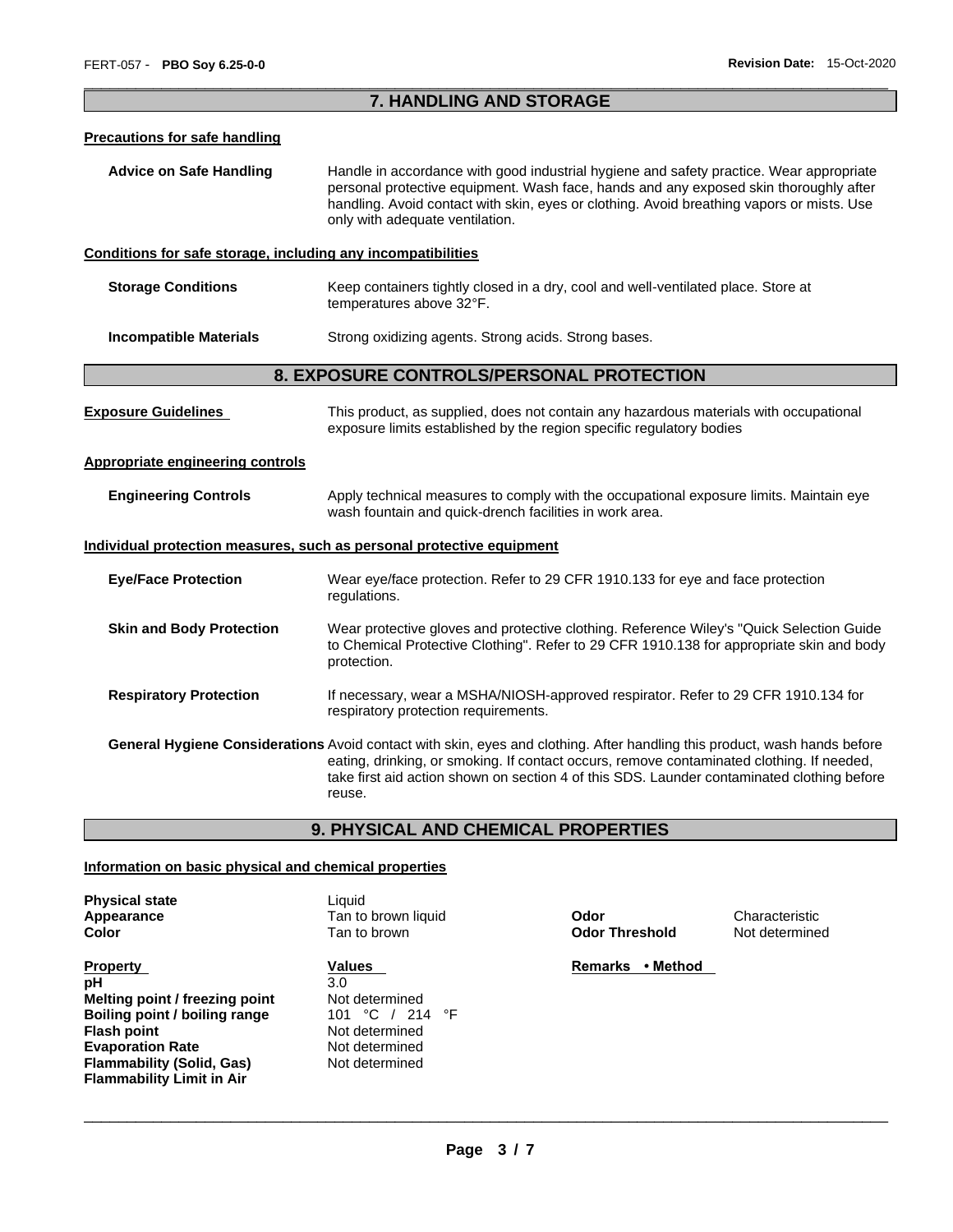| Upper flammability or explosive<br>limits | Not determined      |
|-------------------------------------------|---------------------|
| Lower flammability or explosive<br>limits | Not determined      |
| <b>Vapor Pressure</b>                     | $17.5 \text{ mmHg}$ |
| <b>Vapor Density</b>                      | Not determined      |
| <b>Relative Density</b>                   | Not determined      |
| <b>Water Solubility</b>                   | Soluble in water    |
| Solubility in other solvents              | Not determined      |
| <b>Partition Coefficient</b>              | Not determined      |
| <b>Autoignition temperature</b>           | Not determined      |
| <b>Decomposition temperature</b>          | Not determined      |
| <b>Kinematic viscosity</b>                | Not determined      |
| <b>Dynamic Viscosity</b>                  | Not determined      |
| <b>Explosive Properties</b>               | Not determined      |
| <b>Oxidizing Properties</b>               | Not determined      |
| <b>Other information</b>                  |                     |
| <b>Liquid Density</b>                     | 9.7 lbs per gallon  |
|                                           |                     |

# **10. STABILITY AND REACTIVITY**

## **Reactivity**

Not reactive under normal conditions.

# **Chemical stability**

Stable under recommended storage conditions.

# **Possibility of hazardous reactions**

None under normal processing.

## **Conditions to Avoid**

Keep out of reach of children.

# **Incompatible materials**

Strong oxidizing agents. Strong acids. Strong bases.

#### **Hazardous decomposition products**

None known based on information supplied.

# **11. TOXICOLOGICAL INFORMATION**

# **Information on likely routes of exposure**

| <b>Product Information</b>                    |                                                         |
|-----------------------------------------------|---------------------------------------------------------|
| <b>Eve Contact</b>                            | May cause temporary irritation on eye contact.          |
| <b>Skin Contact</b>                           | May cause temporary irritation on skin contact.         |
| <b>Inhalation</b>                             | Do not inhale.                                          |
| Ingestion                                     | May cause nausea, vomiting, stomach ache, and diarrhea. |
| <b>Component Information</b><br>Not available |                                                         |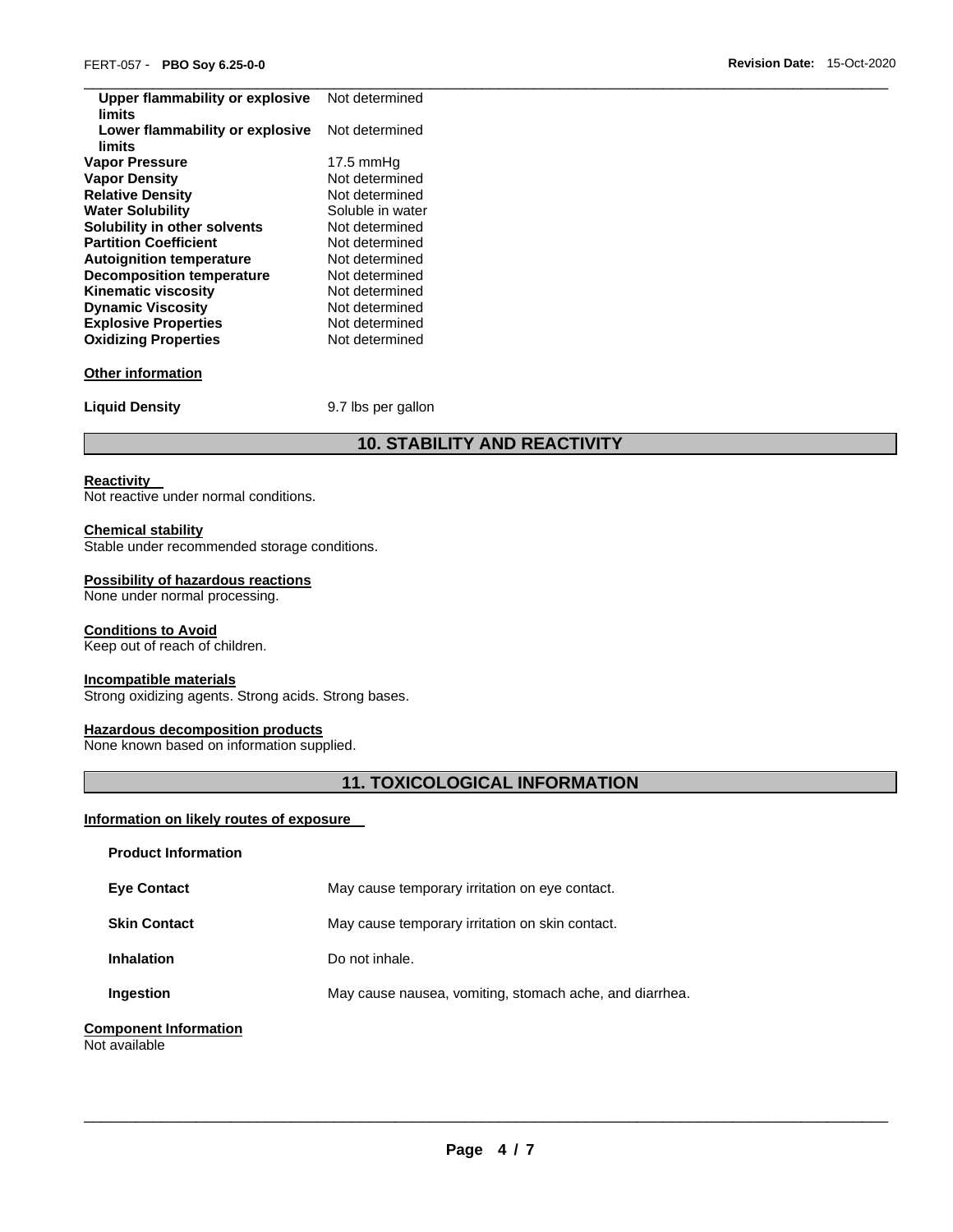#### **Symptoms related to the physical, chemical and toxicological characteristics**

**Symptoms** Please see section 4 of this SDS for symptoms.

#### **Delayed and immediate effects as well as chronic effects from short and long-term exposure**

**Carcinogenicity** Based on the information provided, this product does not contain any carcinogens or potential carcinogens as listed by OSHA, IARC or NTP.

#### **Numerical measures of toxicity**

**The following values are calculated based on chapter 3.1 of the GHS document** No values to calculate.

# **12. ECOLOGICAL INFORMATION**

\_\_\_\_\_\_\_\_\_\_\_\_\_\_\_\_\_\_\_\_\_\_\_\_\_\_\_\_\_\_\_\_\_\_\_\_\_\_\_\_\_\_\_\_\_\_\_\_\_\_\_\_\_\_\_\_\_\_\_\_\_\_\_\_\_\_\_\_\_\_\_\_\_\_\_\_\_\_\_\_\_\_\_\_\_\_\_\_\_\_\_\_\_

#### **Ecotoxicity**

An environmental hazard cannot be excluded in the event of unprofessional handling or disposal.

# **Component Information**

Not available

#### **Persistence/Degradability**

Not determined.

#### **Bioaccumulation**

There is no data for this product.

# **Mobility**

Not determined

# **Other Adverse Effects**

Not determined

# **13. DISPOSAL CONSIDERATIONS**

# **Waste Treatment Methods Disposal of Wastes** Disposal should be in accordance with applicable regional, national and local laws and regulations. **Contaminated Packaging** Disposal should be in accordance with applicable regional, national and local laws and regulations. **14. TRANSPORT INFORMATION Note** Please see current shipping paper for most up to date shipping information, including exemptions and special circumstances. **DOT** Not regulated **IATA** Not regulated

**IMDG** Not regulated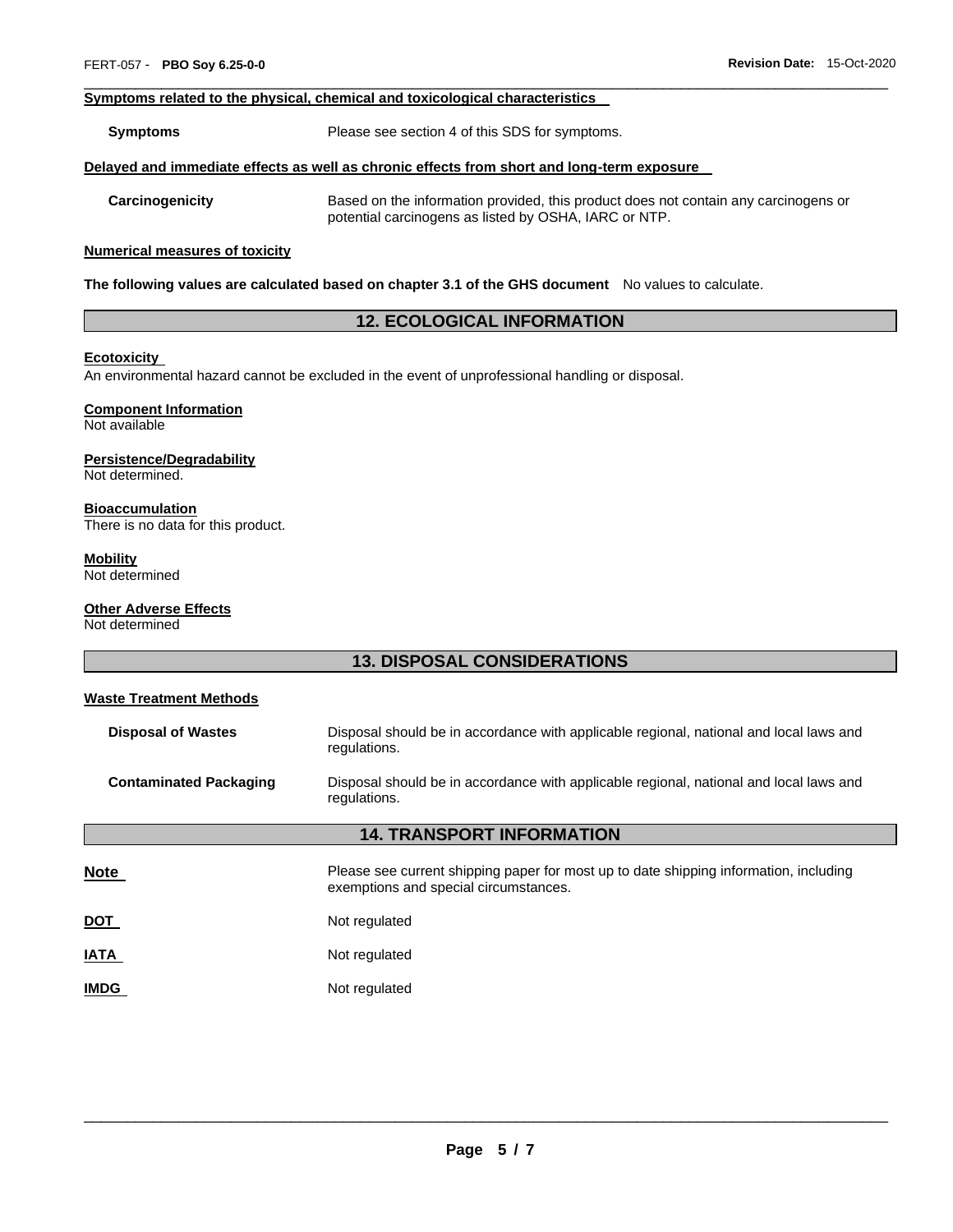# \_\_\_\_\_\_\_\_\_\_\_\_\_\_\_\_\_\_\_\_\_\_\_\_\_\_\_\_\_\_\_\_\_\_\_\_\_\_\_\_\_\_\_\_\_\_\_\_\_\_\_\_\_\_\_\_\_\_\_\_\_\_\_\_\_\_\_\_\_\_\_\_\_\_\_\_\_\_\_\_\_\_\_\_\_\_\_\_\_\_\_\_\_ **15. REGULATORY INFORMATION**

### **International Inventories**

| <b>Chemical name</b> | <b>TSCA TSCA Inventory DSL/NDSL EINECS/ELI</b><br><b>Status</b> | NCS | <b>ENCS</b> | <b>IECSC</b> | <b>KECL</b> | <b>PICCS</b> | AICS |
|----------------------|-----------------------------------------------------------------|-----|-------------|--------------|-------------|--------------|------|
| Sovbean Meal         | ACTIVE                                                          |     |             |              |             |              |      |

| eaend |  |
|-------|--|
|       |  |

*TSCA - United States Toxic Substances Control Act Section 8(b) Inventory* 

*DSL/NDSL - Canadian Domestic Substances List/Non-Domestic Substances List* 

*EINECS/ELINCS - European Inventory of Existing Chemical Substances/European List of Notified Chemical Substances* 

*ENCS - Japan Existing and New Chemical Substances* 

*IECSC - China Inventory of Existing Chemical Substances* 

*KECL - Korean Existing and Evaluated Chemical Substances* 

*PICCS - Philippines Inventory of Chemicals and Chemical Substances* 

*AICS - Australian Inventory of Chemical Substances* 

#### **US Federal Regulations**

#### **CERCLA**

This material, as supplied, does not contain any substances regulated as hazardous substances under the Comprehensive Environmental Response Compensation and Liability Act (CERCLA) (40 CFR 302) or the Superfund Amendments and Reauthorization Act (SARA) (40 CFR 355).

# **SARA 313**

Section 313 of Title III of the Superfund Amendments and Reauthorization Act of 1986 (SARA). This product does not contain any chemicals which are subject to the reporting requirements of the Act and Title 40 of the Code of Federal Regulations, Part 372

#### **CWA (Clean Water Act)**

This product does not contain any substances regulated as pollutants pursuant to the Clean Water Act (40 CFR 122.21 and 40 CFR 122.42)

#### **US State Regulations**

#### **California Proposition 65**

This product does not contain any Proposition 65 chemicals.

#### **U.S. State Right-to-Know Regulations**

This product does not contain any substances regulated under applicable state right-to-know regulations